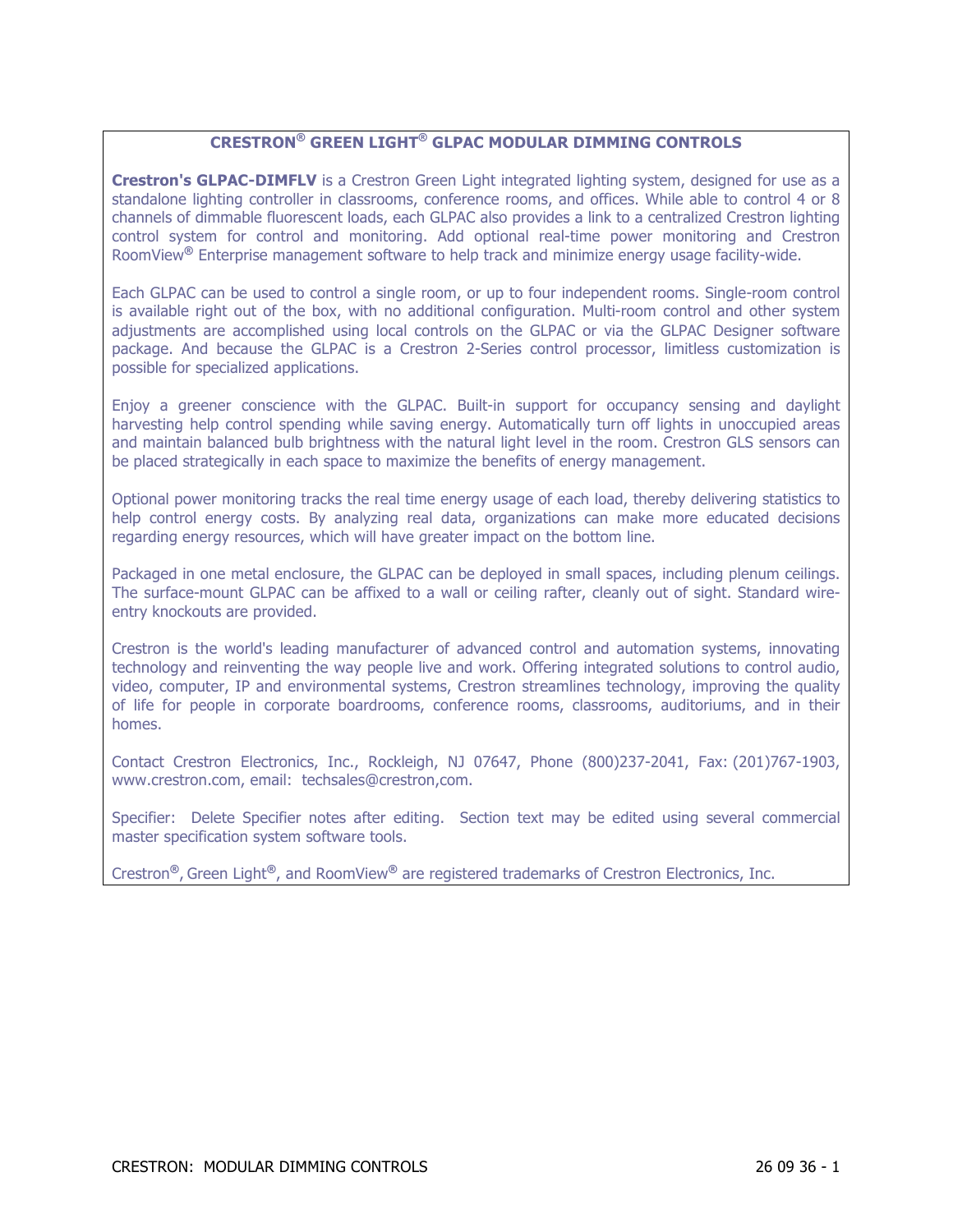## **SECTION 26 09 36.02 MODULAR DIMMING CONTROLS**

#### PART 1 - GENERAL

#### 1.1 SUMMARY

Specifier: Edit paragraph and subparagraphs below to correspond to components required for this Project.

### A. Section Includes:

1. Modular, self-contained lighting dimming **[**and equipment**]** control system with multiple presets.

#### B. Related Information:

Specifier: Related Information paragraph is optional. If retaining, edit and coordinate list of sections below to correspond to Project requirements.

- 1. Division 12 Section "Window Treatments" for window treatments controlled by modular dimming control system.
- 2. Division 25 Section "Integrated Automation Control of Electrical Systems" for software and integration hardware for network lighting controls.
- 3. Division 26 Section "Common Work Results For Electrical".
- 4. Division 26 Section "Wiring Devices".
- 5. Division 26 Section "Lighting Devices" for occupancy sensors controlled by modular dimming control system.
- 6. Division 26 Section "Interior Lighting" for light fixtures controlled by modular dimming control system.
- 7. Division 27 Section "Communications Horizontal Cabling" for communications cabling requirements for modular dimming control system.
- 8. Division 27 Section "Audio-Visual Communications" for communications and network cabling requirements for lighting systems and over all control systems communications.

### 1.2 REFERENCES

- A. California Energy Commission (CEC):
	- 1. CEC CCR Title 24, Part 6: California Energy Efficiency Standards for Residential and Nonresidential Buildings, California's Appliance Efficiency Program: Listed lighting control devices.
- B. National Fire Protection Association (NFPA):
	- 1. NFPA 70 National Electrical Code.
- C. Underwriters Laboratories (UL):
	- 1. UL 508 Industrial Control Equipment.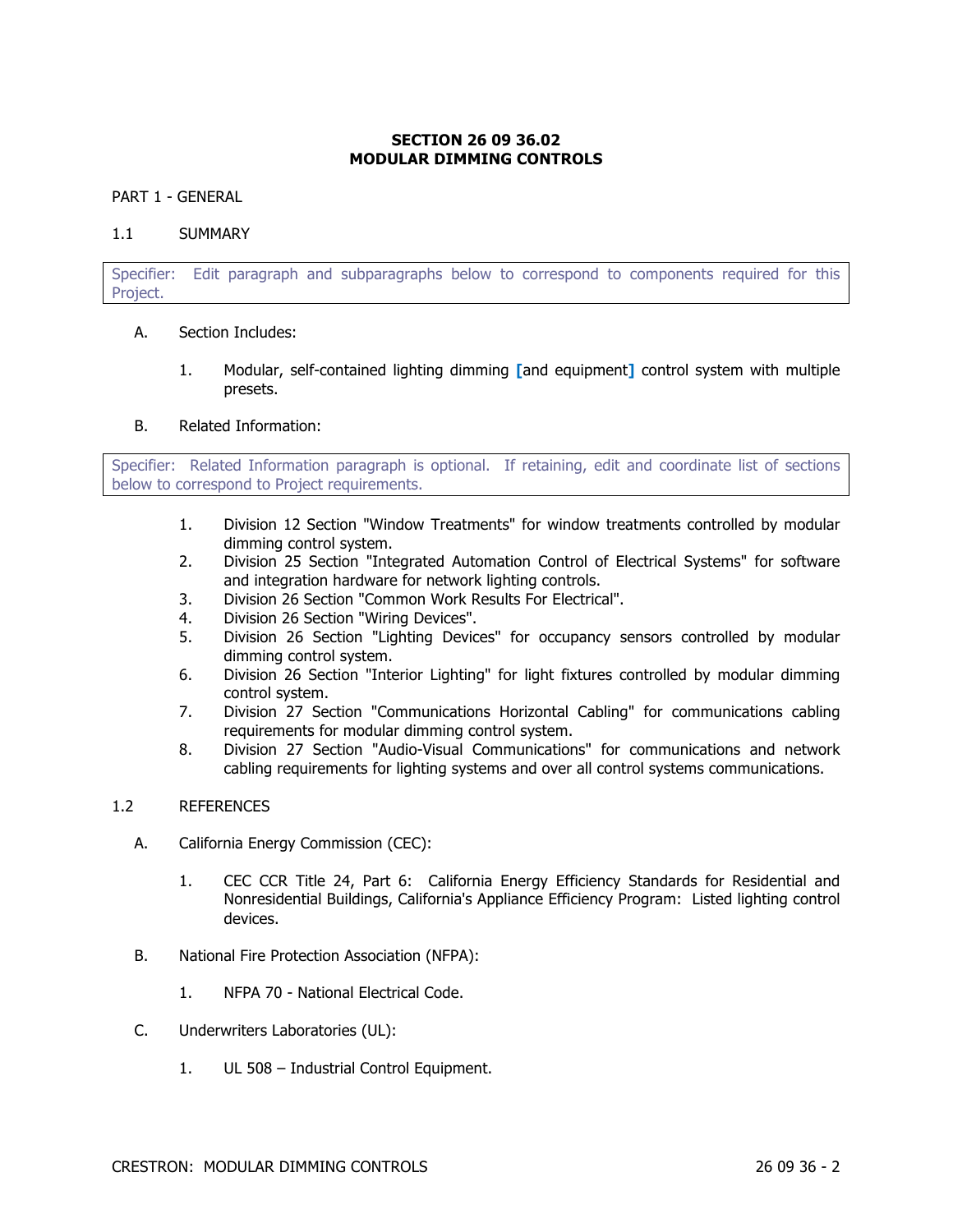### 1.3 SYSTEM DESCRIPTION

Specifier: Edit description below to correspond to Project requirements.

- A. Microprocessor-based, modular solid-state dimming and switching devices utilizing preset control software, in an integrated control system including the following:
	- 1. Lighting Controller System: Concealed mounting, self contained, multichannel controller with user-adjustable dimmer and equipment controls with network and expansion capabilities:
		- a. Integrated lighting, dimming, and switching controls.
	- 2. Lighting controller system integrates the following separate controls:
		- a. Native communication with building wide Audio Visual Systems.
		- b. Keypad controls.
		- c. Touch panel controls.
		- d. Window treatment controls.
		- e. Remote occupancy sensors.
		- f. Room-combining partition sensor.
		- g. Lighting load shedding.
		- h. Timed room lighting.
		- i. Daylight compensating lighting controls.
		- j. Audio visual equipment controls.
		- k. Interface to facility-wide room management.
		- l. Interface to building automation system interface.
	- 3. Slaved Controllers: Remote slaved controllers allowing master lighting controller system to control lighting circuits, and circuit loads, while emulating the function of the connected lighting controller system control channel.
- B. Unified System Integration Controller supports native communication protocol utilized by the AV control system.
	- 1. Communication protocol adaptors or translation interfaces between AV control system and lighting control system will not be accepted.

### 1.4 ACTION SUBMITTALS

Specifier: Action submittals require responsive action by A/E or Owner.

- A. Product Data: For each type of product required for complete modular dimming control system, demonstrating compliance with requirements.
- B. Shop Drawings: Indicate the following:
	- 1. Schematic diagram of controlled circuits and motorized equipment actuators.
	- 2. Circuits and emergency circuits with capacity and phase, control zones, load type and voltage per circuit.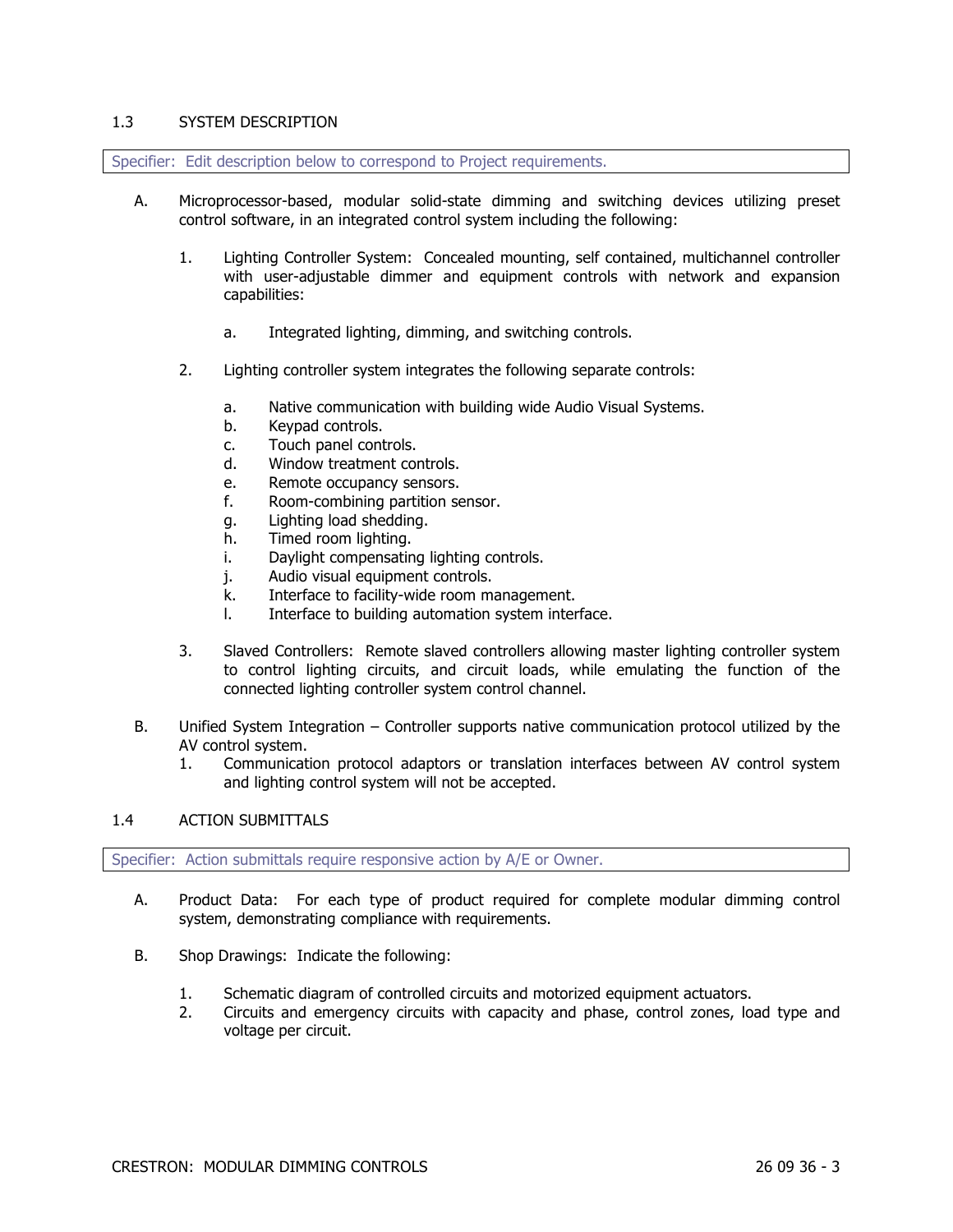### 1.5 INFORMATIONAL SUBMITTALS

Specifier: Informational submittals require review, but not response, by A/E or Owner. Edit list below based on project requirements.

- A. Buy American Act certificate.
- B. CEC CCR Title 24 appliance efficiency listing certification.
- C. Sample of manufacturer's warranty.
- D. Load Measurement Report: Submit field test report of finished dimming circuit work.
- 1.6 CLOSEOUT SUBMITTALS
	- A. Operating and maintenance instructions.
- 1.7 QUALITY ASSURANCE
	- A. Manufacturer Qualification: Manufacturer of modular controls with minimum **[**five**]** years record of satisfactory manufacturing and support of components comparable to basis of design system.
	- B. Source Requirements: Provide modular dimming controls hardware and software through a single source from a single manufacturer.

Specifier: Retain paragraph below if Owner allows substitutions but requires strict control over qualifying of substitutions.

- C. Manufacturer Qualifications: Approved manufacturer of modular dimming controls listed in this Section with minimum **[**five**]** years record of satisfactory manufacturing and support of components comparable to basis of design system.
	- 1. Approval of Comparable Products: Submit the following in accordance with project substitution requirements, within time allowed for substitution review:
		- a. Product data indicating compliance with requirements of this Section.
		- b. Samples of each component.
		- c. Sample submittals from similar project.
		- d. Project references: Minimum of 5 completed installations, with Owner and Architect contact information.
		- e. Sample warranty.
	- 2. Substitutions following award of contract are not allowed except as stipulated in Division 01 General Requirements.
	- 3. Approved manufacturers must comply with separate requirements of Submittals Article.
- D. Electrical Components, Devices, and Accessories: UL listed and labeled.
- E. Regulatory Requirements: Provide components and systems that comply with requirements of the following:
	- 1. NFPA 70.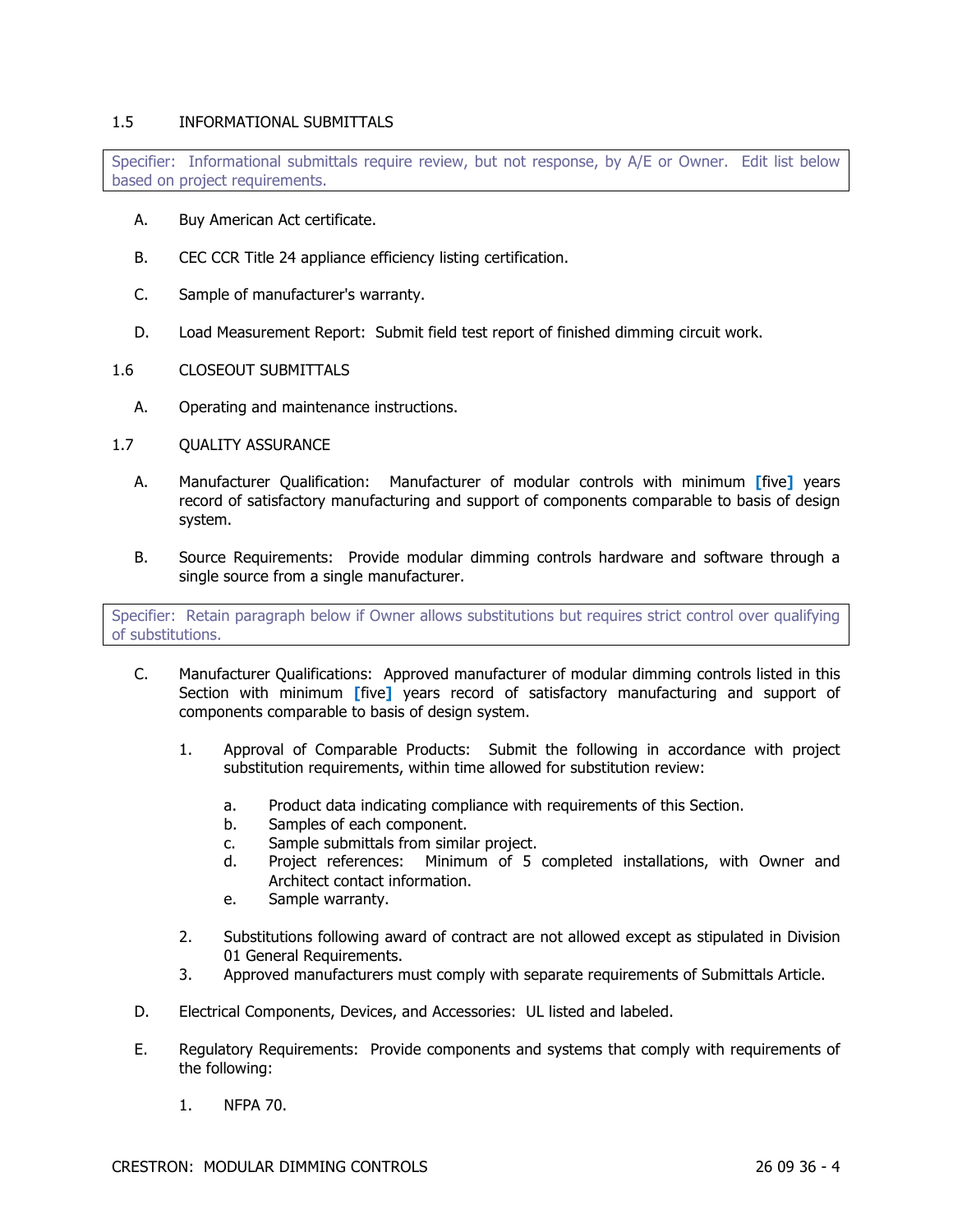- 2. Underwriters Laboratory (UL) standards.
- 3. Applicable codes and regulations.

Specifier: Retain paragraphs below when Project requirements include compliance with Federal Buy American provisions. Crestron GLPAC components comply with requirement.

F. Buy American Act Certification: Provide products that comply with provisions of the Buy American Act 41 U.S.C 10a – 10d.

Specifier: Retain paragraph below when Project requirements include compliance with California title 24 provisions. Crestron GLPAC components comply with requirement.

G. California Title 24 Appliance Efficiency Listing: Provide products that comply with provisions of CCR Title 24, Part 6.

### 1.8 COORDINATION

Specifer: Edit list below to reference sections controlled by modular dimming controls for Project. Crestron GLPAC system is able to integrate with Crestron's Cresnet building-wide automation network, BAS, building security systems, and a variety of equipment and devices.

- A. Coordinate integrated dimming controls with systems and components specified in the following sections:
	- 1. Division 11 Section "Audio-Visual Equipment".
	- 2. Division 12 Section "Window Treatments".
	- 3. Division 23 Section "Instrumentation and Control for HVAC".
	- 4. Division 25 Section "Integrated Automation Control of Electrical Systems".
	- 5. Division 26 Section "Wiring Devices".
	- 6. Division 26 Section "Lighting Devices".
	- 7. Division 26 Section "Interior Lighting".
	- 8. Division 27 Section "Communications Horizontal Cabling".
	- 9. Division 28 Section "Electronic Access Control and Intrusion Detection".

## 1.9 PROJECT CONDITIONS

- A. Environmental Conditions Range:
	- 1. Temperature: 32 104 deg F (0 40 deg C).
	- 2. Relative Humidity:  $10 90$  percent, noncondensing.

### 1.10 WARRANTY

- A. Special Warranty: Manufacturer's standard form in which manufacturer agrees to repair or replace components of modular dimming controls system the fail in materials or workmanship within the specified warranty period following substantial completion.
	- 1. Warranty Period: Touch screen display and overlay components: 90 days.
	- 2. Warranty Period: Disc drives and other moving parts, pan/tilt heads, and power supplies: 1 year.
	- 3. Warranty Period: Other components, 3 years.
- B. Manufacturer's Extended Support Service: Extended telephone support: Unlimited period.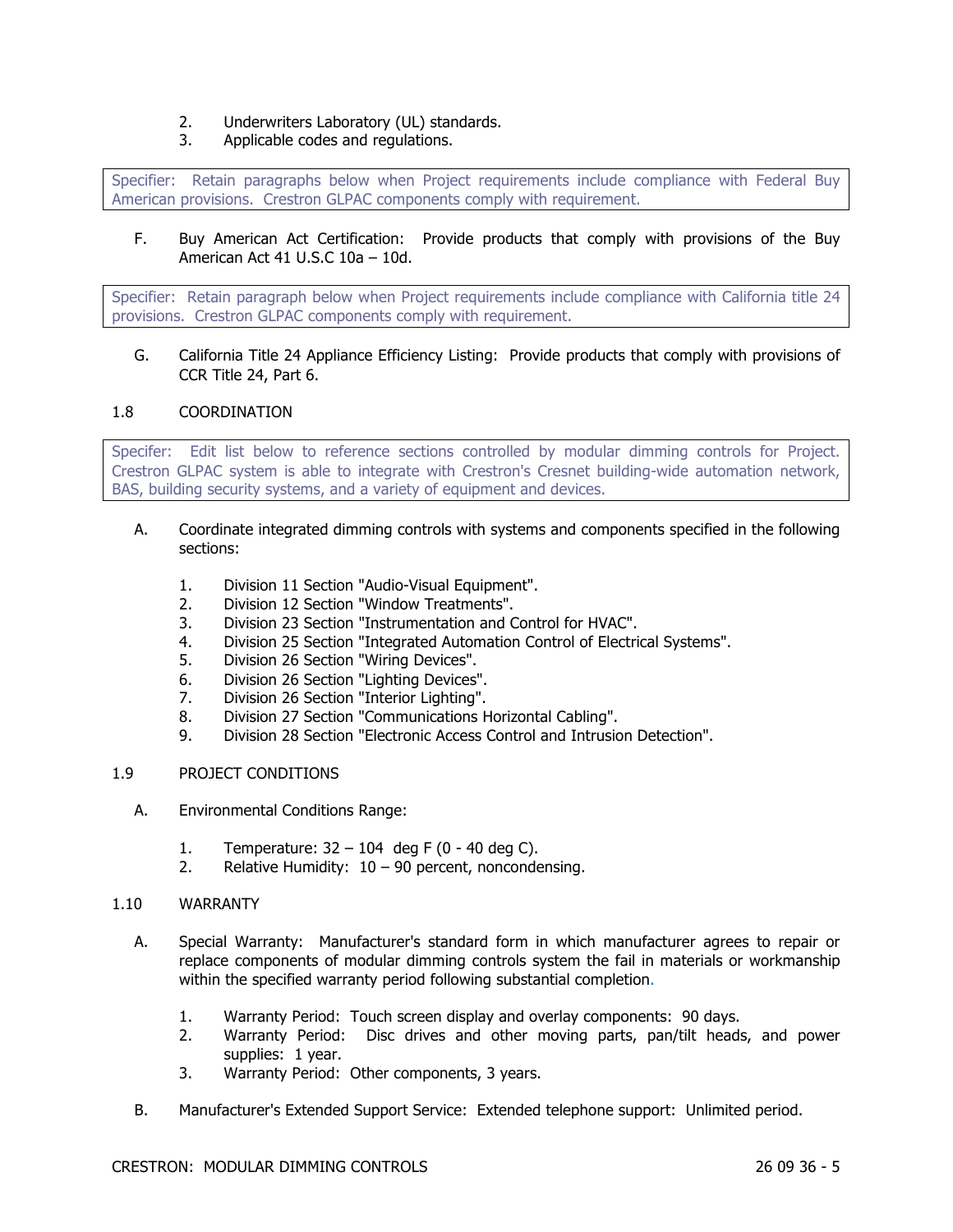### PART 2 - PRODUCTS

### 2.1 MANUFACTURERS

- A. Basis-of-Design Manufacturer: Subject to compliance with requirements, provide products of **Crestron Electronics, Inc., Rockleigh, NJ 07647**, Phone (800)237-2041, Fax: (201)767-1903, www.crestron.com **[**or comparable products from a single manufacturer approved by Architect prior to bidding**]**, with the following components and characteristics.
- 2.2 MULTI-ROOM LIGHTING CONTROLLER **[**WITH POWER MANAGEMENT**]**
	- A. Lighting Controller: Integrated lighting, dimming, and equipment switching control system panel, **[**with power monitoring**]**, in metal enclosure for mounting in concealed space.

Specifier: Select 4- or 8- channel GLPAC model based on project requirements.

1. Basis of Design Product: **Crestron, Greenlight GLPAC Integrated Lighting System, Model [GLPAC-DIMFLV4] [GLPAC-DIMFLV8]**.

Specifier: Retain paragraph below if project design utilizes power monitoring capabilities of GLPAC. Select 4- or 8- channel GLPAC model based on project requirements.

### 2. Basis of Design Product: **Crestron, Greenlight GLPAC Integrated Lighting System with Power Management, Model [GLPAC-DIMFLV4-PM] [GLPAC-DIMFLV8- PM]**.

- B. Lighting Controller System Characteristics: Provide pre-configured lighting controller, with capabilities for manual setup, and software setup through programming port, configured as follows in layout indicated:
	- 1. **[**Stand-alone controller**] [**Multiple-slaved controllers**] [**Controller networked to central lighting control processor specified in Division 26 Section **[**"Central Dimming Controls"**] [**"Network Lighting Controls"**]**.
- C. Dimmable Load Types: 16A per channel at 100 to 277VAC, 50/60 Hz:
	- 1. 0 10 V 4-wire fluorescent ballasts.
	- 2.  $0 10V$  LED drivers.
- D. Switched Load Types:
	- 1. Fluorescent ballast.
	- 2. Incandescent.
	- 3. Magnetic low voltage.
	- 4. Electronic low voltage.
	- 5. Neon/Cold cathode.
	- 6. High-Intensity discharge.
	- 7. Motors.
- E. Power Requirements:
	- 1. Main Power: 100 277 VAC, 50/60 Hz.
	- 2. Available Network Power: 10W at 24VDC.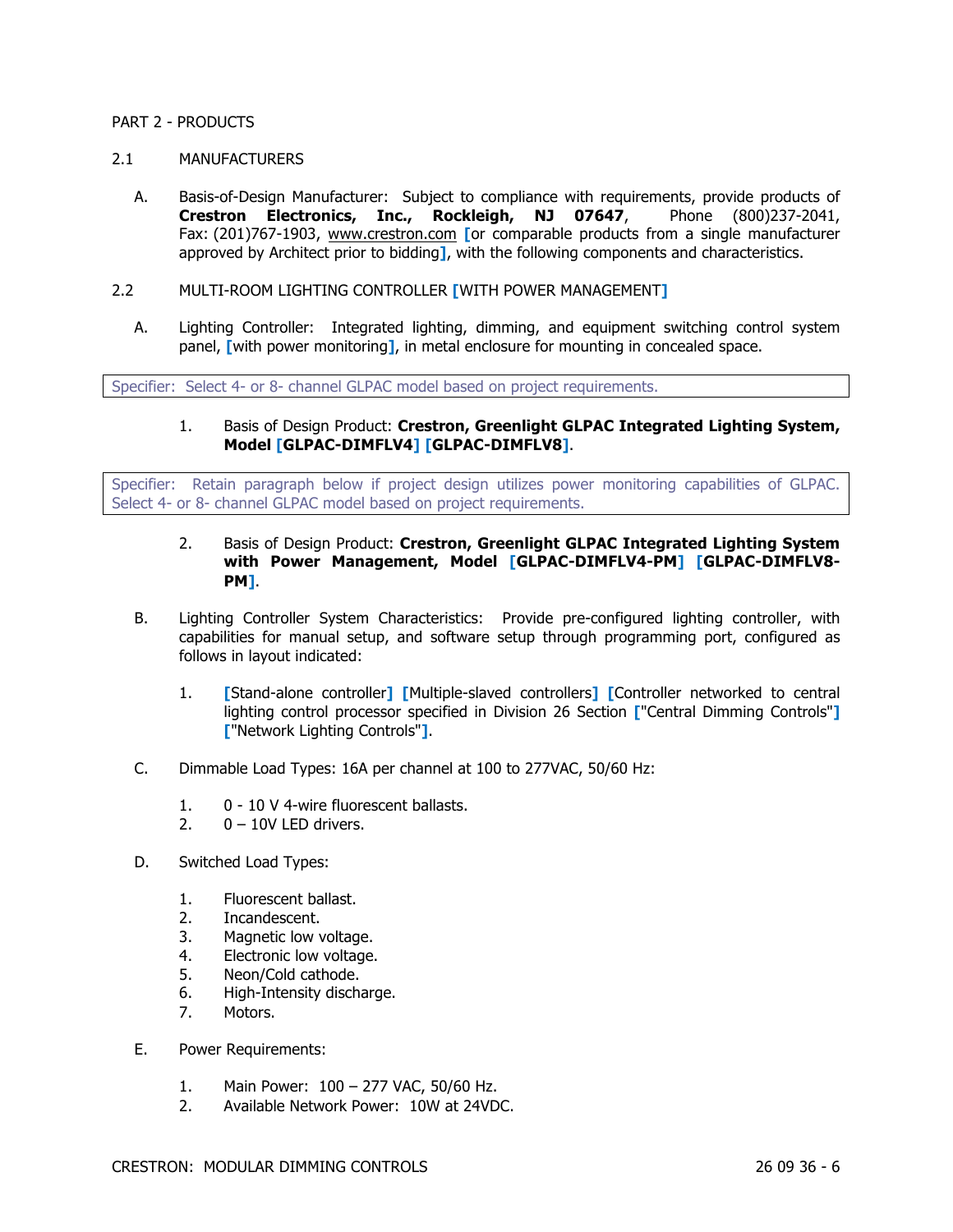## F. Input/Output:

Specifier: Select first option in subparagraphs below for 4-channel controller, second option for 8 channel controller.

- 1. Line Power Inputs: **[**4**] [**8**]** terminal blocks, 2 connections per channel, paralleled.
- 2. Switch Channel Outputs: **[**4**] [**8**]** terminal blocks.
- 3. 0 10V Dimmer Outputs: **[**1**] [**2**]**: 8-position terminal block for **[**4**] [**8**]** dimmer channel outputs, Class 1 or Class 2.
- G. Enclosure: Surface-mounted industrial control enclosure suitable for concealed locations, 14- 1/8 by 12-5/16 by 4-3/8 inch (312 by 359 by 111 mm).

### 2.3 CENTRAL SIGNAL PROCESSOR

Specifier: Select control processor from 3 models listed below according to project requirements.

The **Crestron IPAC-GL1** can be used as a pre-programmed or custom programmed control processor supporting virtually any functionality imaginable. It works seamlessly with Crestron's entire line of touchpanels, wireless remotes, lighting dimmers, shade controllers, thermostats, and more. It can also interface with third-party devices and systems such as security and access controls, surveillance cameras, and HVAC for a fully integrated solution.

- A. Control Processor: Wall-mounted lighting control processor enabling user system programming via LCD front panel or PC software, integrating occupancy sensing, daylight harvesting, and remote management. 2 RS-232, 4 digital/analog input, & 4 relay control ports. 3-gang standard box configuration.
	- 1. Basis of Design: **Crestron Integrated Professional Automation Computer Model IPAC-GL1**.
	- 2. Mounting: **[**Room wall mounted, in standard 3-gang box**] [**Table top kit**] [**Table top kit with swivel**]**.
	- 3. Face Color: **[**Black**] [**White**]**.

Specifier: The **Crestron PAC2** works seamlessly with Crestron's entire line of lighting dimmers and shade controls, keypads and touchpanels, thermostats, wireless gateways, control cards, and expansion modules.

- B. Control Processor: Network connected dual bus programmable control processor for low voltage controls, devices, and subsystems through multiple control interfaces. SNMP support, with built-in firewall, NAT, and router. 4-wire bus providing 24 VDC power to network devices, with two independent sensing inputs. In separate enclosure.
	- 1. Basis of Design: **Crestron Professional Automation Control System Model PAC2**.
	- 2. Mounting: **[**Surface-mounted**] [**Modular enclosure-mounted, in array indicated**]**.

Specifier: The **Crestron PAC2M** is a compact, low-cost alternative to the PAC2 designed for small lighting and automation applications. At half the size of a PAC2, the PAC2M is perfect for apartments and smaller homes as well as individual meeting rooms and lecture halls.

C. Control Processor: Integrates sensors and other low voltage controls, devices, and subsystems through multiple control interfaces with control network. Enables addition of relays, 8 separate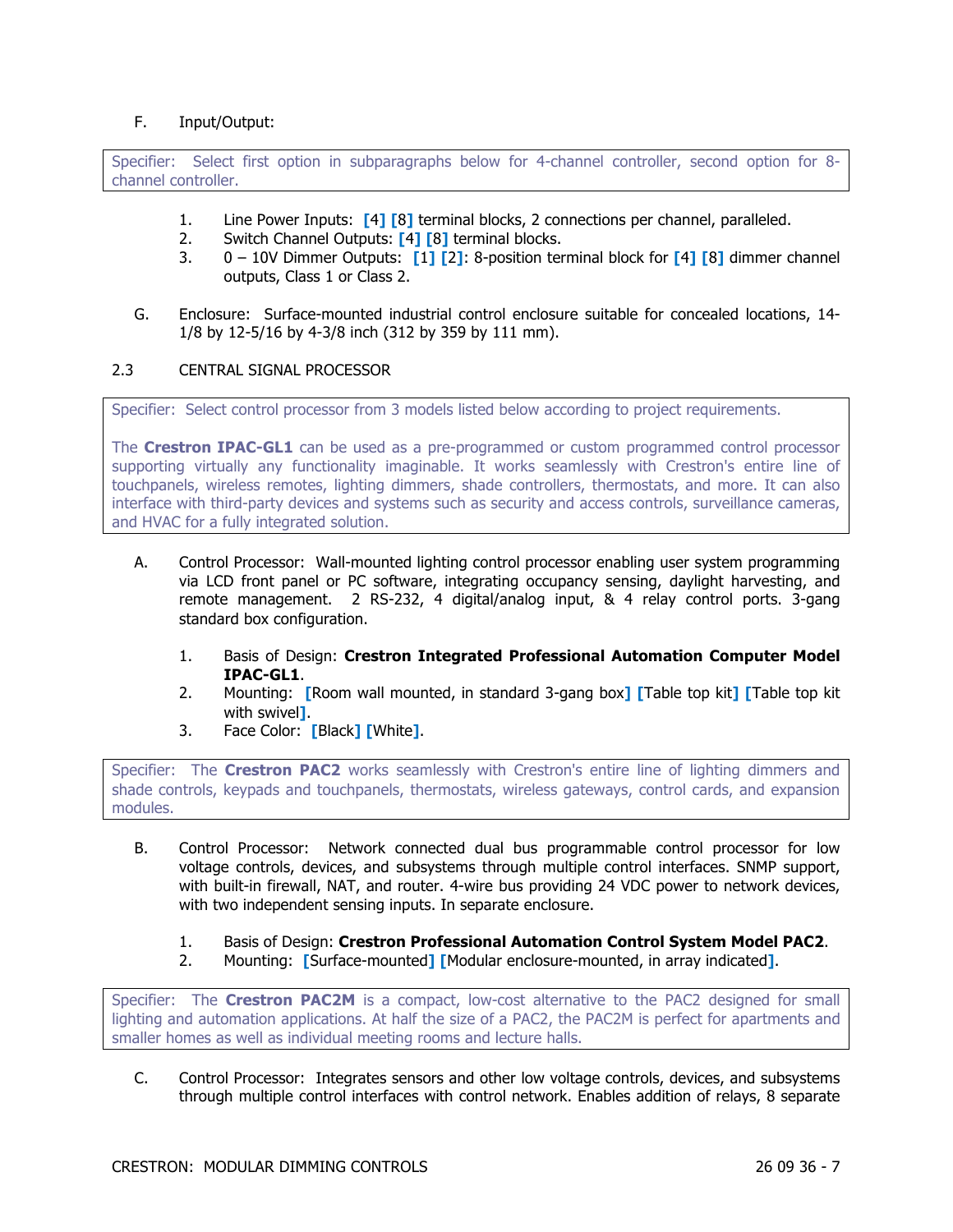I/O ports in 2 isolated segments supporting up to 20 devices each, serial COM ports, DTMF interfaces, and shade controllers. MMC memory expansion card slot. 4-wire bus providing 24 VDC power to network devices, with two independent sensing inputs. Use with separate power supply.

## 1. Basis of Design: **Crestron Professional Automation Mini-Control System Model PAC2M**.

2. Mounting: **[**Surface-mounted**] [**Modular enclosure-mounted in array indicated**]**.

## 2.4 SYSTEM ACCESSORIES

Specifier: Retain and edit accessory paragraphs below as required to match system requirements.

Select one of four paragraphs below if touchpanel display is part of system controls. Select display size and mounting type for touchpanel.

Specifier: Retain and edit accessory paragraphs below as required to match system requirements.

- A. Touchpanel: Controls lighting and AV settings along with other modular dimming controller functions.
	- 1. 5.7 inch active-matrix color LCD touch screen 640 by 480 SVGA resolution display.
		- a. Basis of design: **Crestron Isys TPS-6L Touchpanel**.
	- 2. 16-bit color graphics, and dual-window HD video, HDTV, and high-resolution RGB streaming multimedia, IP intercom, and web browsing capabilities. Dynamic graphics and text capability. Enables custom control screen programming.
	- 3. Video display: Scalable display on touchpanel screen.
	- 4. Pushbutton Controls: 12 engraved backlit tactile pushbuttons for volume, channel, and on-screen menu navigation and programmable functions, snap-on front bezel button cover**[**, and custom engravable button kit**]**.
	- 5. Mounting Kit: **[**Wall**] [**Rack**] [**Lectern**]** mounting kit with power, wired Ethernet and CAT5 video connectivity, with back box and trim ring**[**, and speaker kit**]**.
	- 6. Powerpack: 24VDC.
	- 7. Color: **[**Almond**] [**Black**] [**White**]**.
- B. Touchpanel: Controls lighting and AV settings along with other modular dimming controller functions.
	- 1. 3.6 inch active-matrix compact color LCD touch screen 320 by 240 QVGA resolution display.
		- a. Basis of design: **Crestron Isys TPS-4L Touchpanel**.
	- 2. 16-bit color graphics, and dual-window HD video, HDTV, and high-resolution RGB streaming multimedia, IP intercom, and web browsing capabilities. Dynamic graphics and text capability. Enables custom control screen programming.
	- 3. Video display: Scalable display on touchpanel screen.
	- 4. Pushbutton Controls: 10 engraved backlit tactile pushbuttons for volume, channel, and on-screen menu navigation and programmable functions, snap-on front bezel button cover**[**, and custom engravable button kit**]**.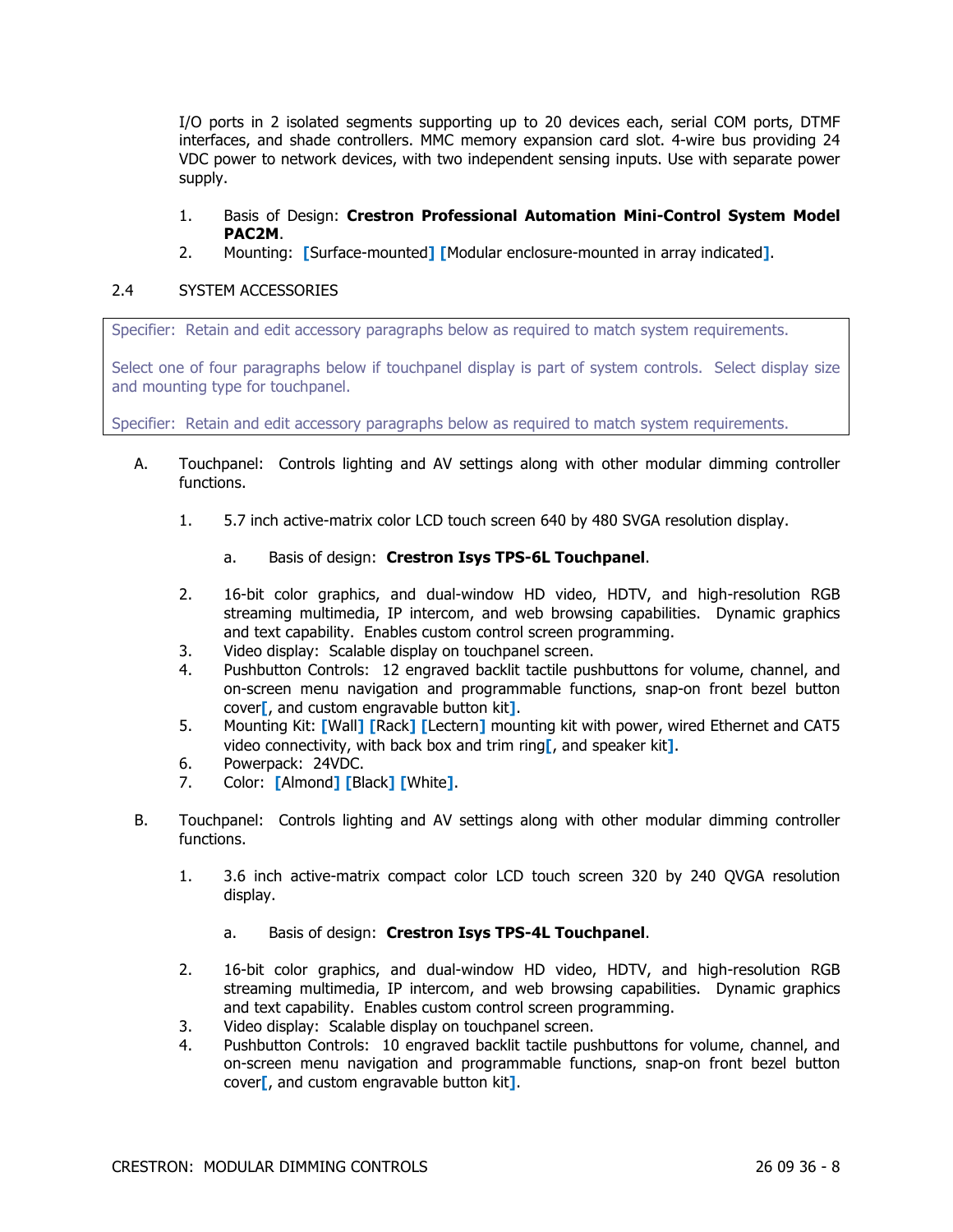- 5. Mounting Kit: **[**Flush wall**] [**Lectern**]** mounting kit with power, wired Ethernet and CAT5 video connectivity, with back box and trim ring**[**, and speaker kit**]**.
- 6. Powerpack: 24VDC.
- 7. Color: As selected from manufacturer's full range of minimum 10 colors.

Specifier: **Cameo Series Keypads** are available in 12 designer colors in 2- to 6- button arrays. Faceplates are not furnished by Crestron.

- C. Remote Keypad Controls: Field-configurable remote keypad with auto-adjusting backlight illuminating replaceable, engravable programmable buttons in number indicated, with white LED indicators, configured to fit in standard single-gang box.
	- 1. Basis of Design: **Crestron, Cameo Series Keypad Model C2N-CB (D/F) Series**.
	- 2. Color: As selected from manufacturer's full range of minimum 12 colors.
	- 3. Faceplates: **[**Insert faceplate description**]**.

Specifier: **Designer Series Keypads** are available with backlit black buttons or standard white or ivory buttons in 2, 4, 6, 8, or 12- button arrays. Textured finish integrated faceplates or optional architectural faceplates are available.

- D. Remote Keypad Controls: Remote keypad with**[** backlight illuminating**]** replaceable, engravable buttons in number indicated, with amber LED indicators, configured to fit in standard singlegang box.
	- 1. Basis of Design: **Crestron, Designer Series Keypad Model CNX- Series**.
	- 2. Faceplates: **[**As selected from manufacturer's full line**] [**Insert faceplate description**]**.

Specifier: **Decorator Series Keypads** are available with black, white, or ivory buttons in 6, 8, or 12 button arrays. Faceplates are not furnished by Crestron.

- E. Remote Keypad Controls: Remote keypad with replaceable, engravable buttons in number indicated, with red LED indicators, 3W, configured to fit in standard single-gang box.
	- 1. Basis of Design: **Crestron, Decorator Series Keypad Model C2N-DB Series**.
	- 2. Faceplates: **[**Insert faceplate description**]**.

Specifier: Retain optional IR remote control and remote receiver accessories below if required.

- F. Remote Control: Handheld infrared remote control device.
- G. Infrared Remote Receiver: Provide integral 36 kHz infrared receiver for use with remote control.

Specifier: **Crestron GLS-OIR Series Occupancy Sensors** utilize passive infrared technology to achieve dependable motion detection with superior immunity to false triggering from air currents, inanimate objects, or movement in an adjacent corridor. Advanced self-adaptive, passive infrared motion sensing affords excellent reliability for control of lighting, climate control and other devices in the room. Sensitivity is adjustable for optimum performance.

H. Passive Infrared Occupancy Sensors: Passive infrared detection with internal microprocessor. Sensor independently adjustable for installed conditions. Delayed time off adjustment. Walk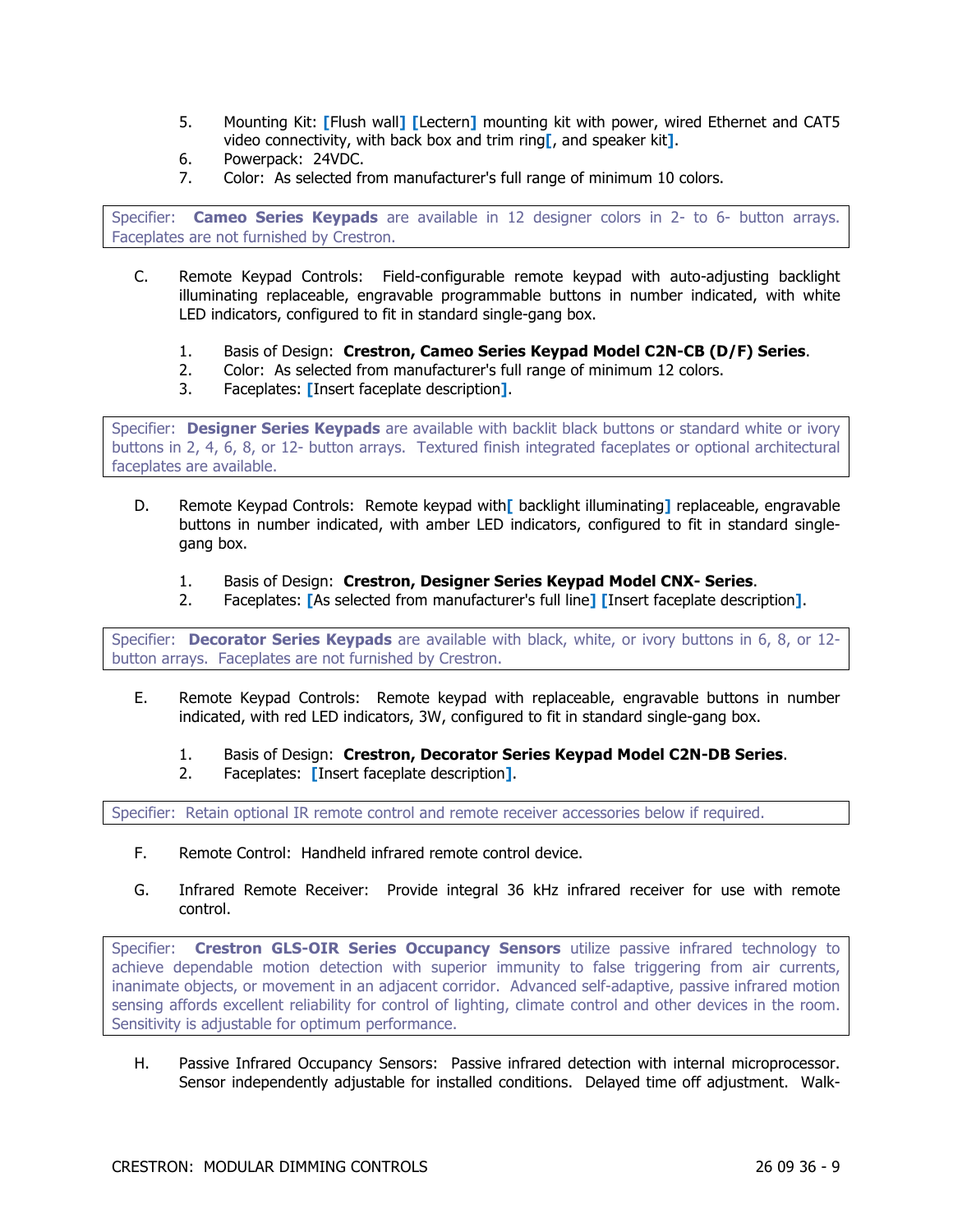through mode. Adjustable built-in photocell for daylight optimization. Equipped with 3-wire interface for direct connection to control system; 24 VDC power from network control bus.

- 1. Basis of Design: **Crestron Photocell Model GLS-OIR Series**.
- 2. Mounting and Coverage: **[**Low profile ceiling surface mounted, 360 deg., 450 sq. ft.**] [**Low profile ceiling surface mounted, 360 deg., 1500 sq. ft.**] [**Wall bracket mounted, 360 deg., 2500 sq. ft.**] [**Ceiling bracket mounted, 360 deg., 2500 sq. ft.**] [**As indicated**]**.

Specifier: **Crestron GLS-ODT Series Occupancy Sensors** offer dual-technology sensing utilizing both ultrasonic and passive infra-red detection with an internal microprocessor to maintain accurate control of lighting systems, reducing energy costs while maintaining user convenience. Sensors detect movement within space while reducing false triggering or shutoffs while space is occupied. Several mounting types and coverage areas are available.

- I. Remote Occupancy Sensors: Combination of ultrasonic motion detection and passive infrared detection with internal microprocessor. Sensor independently adjustable for installed conditions. Delayed time off adjustment. Walk-through mode. Adjustable built-in photocell for daylight optimization. Equipped with 3-wire interface for direct connection to control system; 24 VDC power from network control bus.
	- 1. Basis of Design: **Crestron Photocell Model GLS-ODT Series**.
	- 2. Coverage: **[**180 deg., 500 sq. ft.**] [**360 deg., 1000 sq. ft.**] [**360 deg., 2000 sq. ft.**] [**1200 sq. ft.**]**.
	- 3. Mounting: **[**Ceiling flush mounted**] [**Ceiling surface mounted**] [**Ceiling bracket mounted**] [**Wall flush mounted**] [**Wall surface mounted**] [**Wall bracket mounted**] [**As indicated**]**.
- J. Occupancy Sensor Interface Device: Integrates occupancy sensors and related sensors with control network. In separate enclosure. 4-wire bus providing 24 VDC power to network devices, with two independent sensing inputs.
	- 1. Basis of Design: **Crestron Sensor Integration Module Model GLS-SIM**.

Specifier: **Crestron Photocell Model GLS-LOL** open-loop photocell sensing provides a cost-effective solution for daylight harvesting, allowing multiple lighting zones to be controlled by a single sensor. In a typical office, classroom, or similar space, the photocell is installed on the ceiling near a window, or in the light well of a skylight, directed toward the incoming daylight and away from any electrical lighting fixtures. The system estimates the total amount of ambient lighting in the room according to the light level measured by the photocell.

Requires use of control processor specified below.

- K. Photocell Sensor, Open Loop Type: Continually monitors daylight entering window or skylight to enable daylight harvesting applications to provide control of room lighting based on presence of daylight. Equipped with 3-wire interface for direct connection to control system utilizing control processor; 24 VDC power from network control bus.
	- 1. Basis of Design: **Crestron Photocell Model GLS-LOL**.
	- 2. Mounting: **[**Ceiling flush mounted**] [**Ceiling surface mounted**] [**Wall flush mounted**] [**Wall surface mounted**] [**As indicated**]**.

Specifier: **Crestron Photocell GLS-LCL** is intended for use with closed-loop type daylight harvesting systems. It continually monitors the total ambient light level from all available light sources, enabling precise control of room lighting and window shades to maintain a consistent level of light throughout the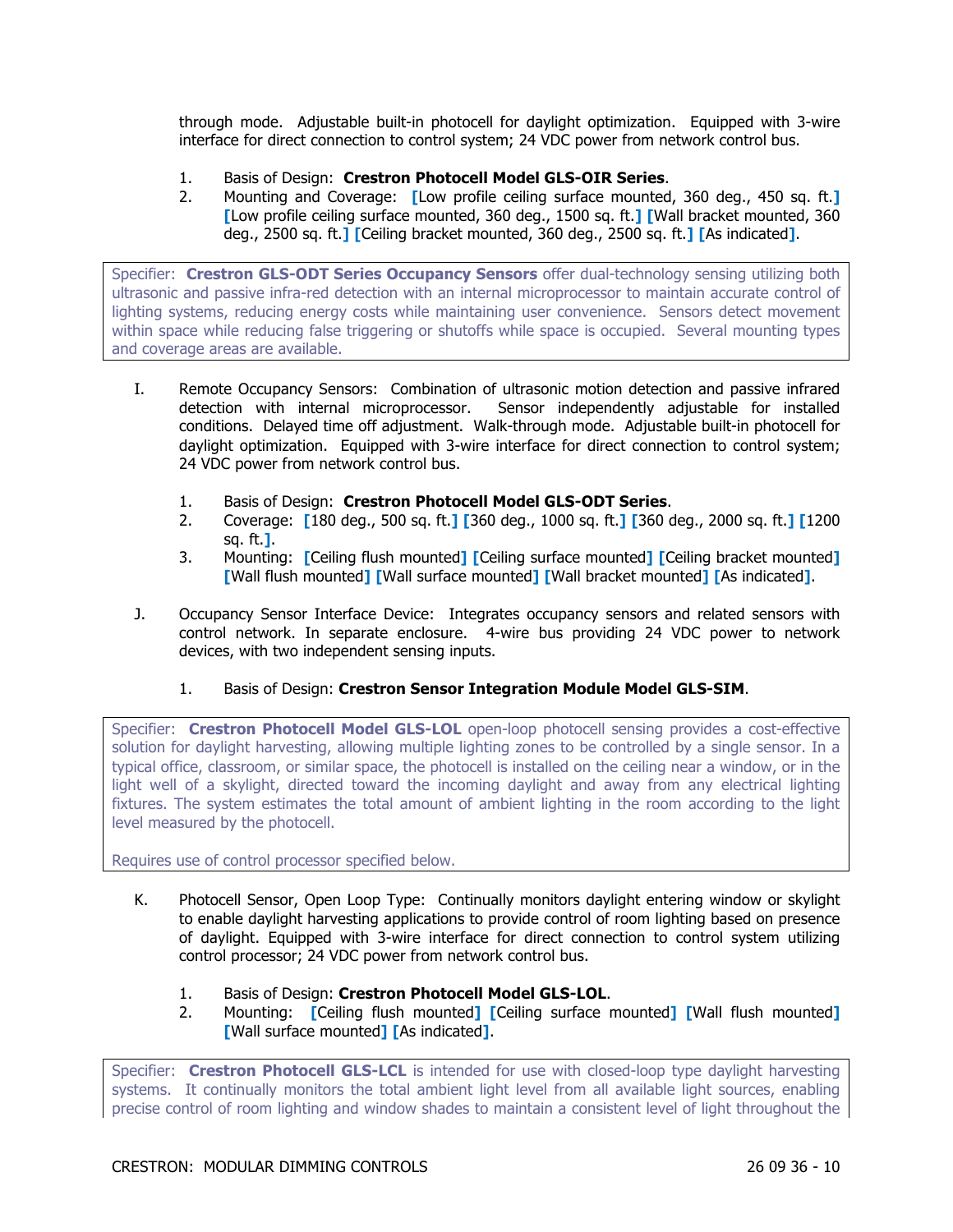day. The best place to install the GLS-LCL in a typical office or similar space is on the ceiling directly above the primary work area. The sensor measures all light within a 60° cone, which consists predominately of reflected light, acquiring the most natural approximation of perceived changes in ambient light levels.

Requires use of control processor specified below.

- L. Photocell Sensor, Closed Loop Type: Continually monitors daylight at work station location to enable daylight harvesting applications to provide control of room lighting based on lighting level at workstation. Equipped with 3-wire interface for direct connection to control system utilizing control processor; 24 VDC power from network control bus.
	- 1. Basis of Design: **Crestron Photocell GLS-LCL**.
	- 2. Mounting: **[**Ceiling flush mounted**] [**Ceiling surface mounted**] [**Wall flush mounted**] [**Wall surface mounted**] [**As indicated**]**.
- M. Power Supply: 50W, 24 V regulated power supply with 2: 4-pin network connectors, fuseprotected.
	- 1. Basis of Design: **Crestron Cresnet Power Supply Model GLA-PWS-50**.
- 2.5 CONDUCTORS AND CABLING
	- A. Power Supply Side of Remote-Control Power Sources: Comply with requirements of Division 26 Section "Low-Voltage Electrical Power Conductors."
	- B. UTP Cable: 100-ohm, UTP. Listed and labeled by an NRTL acceptable to authorities having jurisdiction as complying with UL 444 and NFPA 70 for the following types:
		- 1. Communications Control Cable, Non-Plenum Rated: 22 AWG stranded bare copper data pair, and 18 AWG stranded bare copper power pair, Type CM.
			- a. Basis of Design Product: **Crestron CRESNET-NP**.
		- 2. Communications Control Cable, Plenum Rated: 22 AWG data pair, stranded bare copper and 18 AWG AWG power pair, stranded bare copper, Type CMP, complying with NFPA 262.
			- a. Basis of Design Product: **Crestron CRESNET-P**.
		- 3. Communications High-Power Control Cable, Non-Plenum Rated: 22 AWG stranded bare copper data pair, and 12 AWG stranded bare copper power pair, Type CM.
			- a. Basis of Design Product: **Crestron CRESNET-HP-NP**.

## PART 3 - EXECUTION

### 3.1 EXAMINATION

A. Prior to installation, examine work area to verify measurements, and that commencing installation complies with manufacturer's requirements.